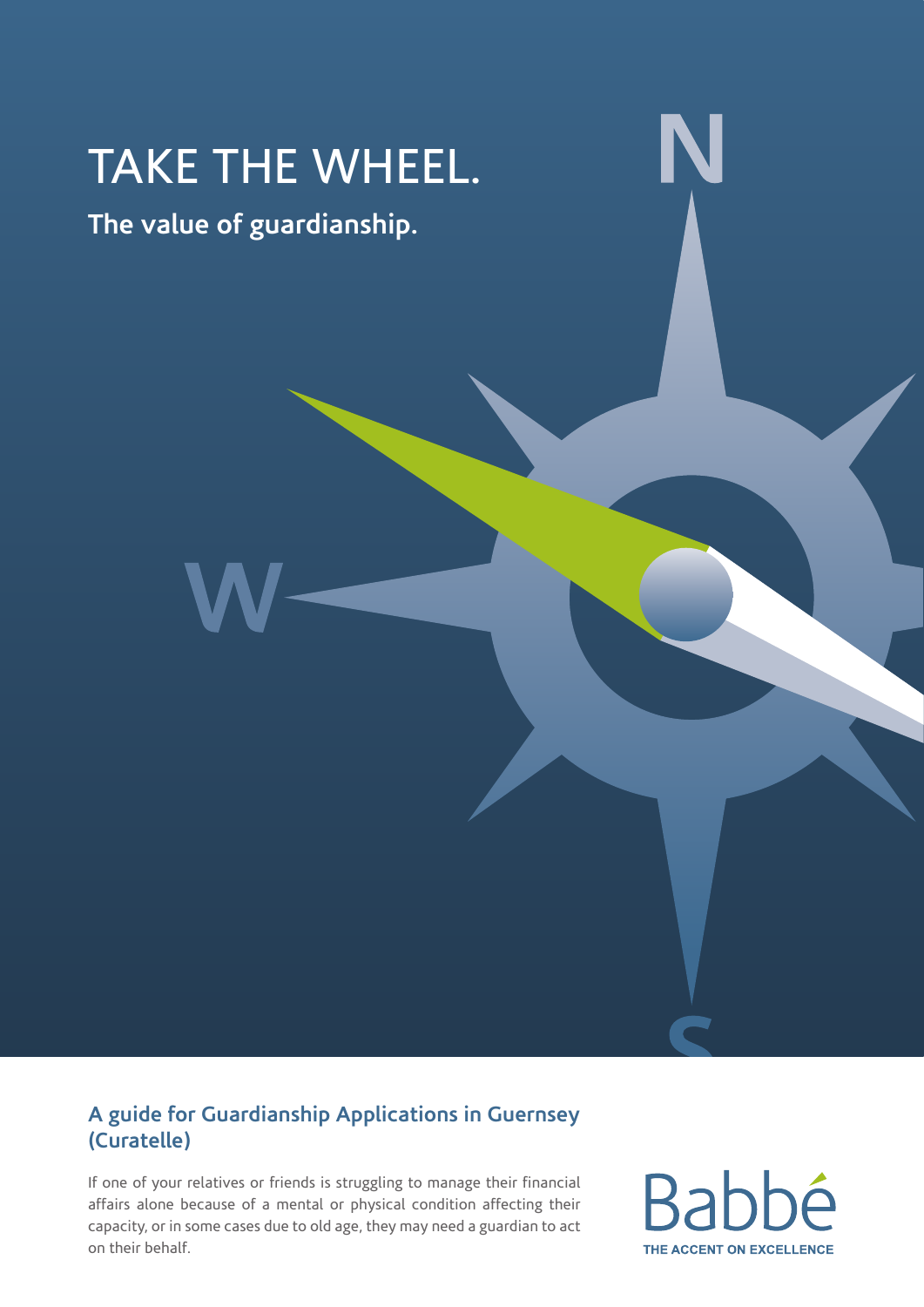The role of a guardian encompasses various responsibilities and the process to become a guardian involves multiple people and processes designed to safeguard vulnerable individuals. Trusted advice is essential, as is an understanding of the process before you begin.

Our guide can help you navigate the application and our advisors can be on hand to ensure your successful appointment as a guardian.

#### **What is a Guardianship application?**

A guardianship application is an application to the Royal Court made by a person wishing to be appointed as guardian ("curateur aux biens") for a person who is unable to manage his or her affairs ("the patient") because that person lacks the mental or physical capacity to do so themselves.

#### **What can a Guardian do?**

- A guardian has legal authority to manage the patient's financial affairs (e.g. access their bank accounts, write cheques, liaise with financial institutions, and generally manage investments).
- A guardian can also (subject to an additional application to the Court) sell the patient's house (for instance if the patient has moved to live in a care home or with a relative) or consent to a charge on their property.
- It is essential that at all times the guardian acts in the best interests of the patient.
- A guardian will retain this authority throughout the lifetime of the patient. On the death of the patient, the legal personal representative appointed in the patient's Will, or entitled by law, will take over the administration of the patient's estate.

#### **Who can be a Guardian?**

Typically, the prospective guardian will be a relative or close friend of the patient, but occasionally in the absence of family or friends the Court will appoint a professional such as an advocate.

The application must be supported by a "Family Council", usually consisting of three other relatives or close friends of the patient, who are willing to recommend to the Court the appointment of the applicant as guardian.

There can be more than one guardian. If that is the case, they can be appointed with power to the survivor to act alone so that if one guardian dies, the surviving guardian can continue to act. For practical reasons it is unlikely more than two guardians will be appointed.

Usually the Court requires the prospective guardian to be a Guernsey resident, but in exceptional cases the Court will consider appointing an off-island guardian. In past cases the Court might appoint an advocate jointly with the off-island guardian. Each case is dealt with on its own facts. It may assist if members of the Family Council living in Guernsey can assist the off-island guardian or the financial affairs of the patient can be dealt with remotely.

#### **What is the procedure for a Guardianship application?**

- The patient must first be assessed by a medical practitioner to confirm that they are unable to manage their affairs and that their condition is unlikely to improve, to the extent that a guardianship order is required.
- If this is confirmed by the medical practitioner, the prospective guardian makes an application to the Royal Court.
- The evidence of the medical practitioner is usually submitted to the court in the form of an affidavit (sworn written statement). The medical practitioner must have seen the patient in the last 6 weeks before the hearing to ensure the evidence is up-to-date.
- There will then be a Court hearing where an advocate will present the application. The prospective guardian must always be present at the hearing to be sworn in, unless they have a legitimate reason not to attend (such as residing outside of Guernsey). Members of the Family Council must also be present and can be asked to give oral evidence. Non-resident members can be represented by advocates through Powers of Attorney.
- If the application is granted an Act of Court will be issued confirming who the Court has appointed as guardian. This Act can then be presented to the various financial institutions (banks etc…) to allow the guardian to take full control of the financial affairs of the patient.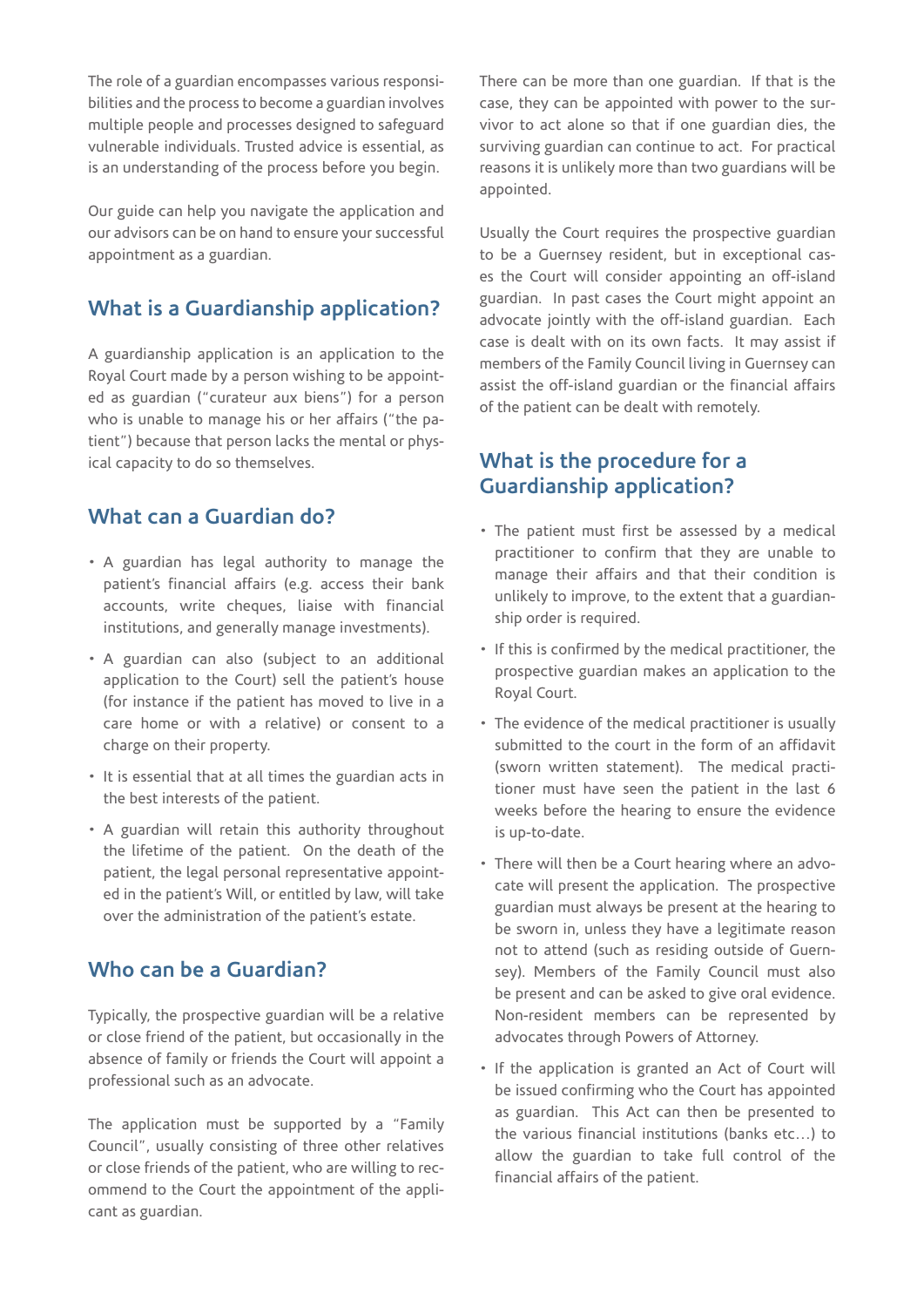#### **What must be included in a Guardianship application?**

- The application must contain details of the patient, the prospective guardian(s) and their relationship. Details of the members of the Family Council must also be provided.
- The application must also contain general details of the patient's financial assets. This assists the Court when it considers whether the applicant has the skills and knowledge required to manage them.
- The application and evidence submitted must comply with various requirements to be accepted by the Court. It is important that the details given in the application are correct as errors could jeopardise or delay the application.

#### **What are the duties of the Guardian?**

- The guardian holds a very important role which is not to be taken lightly. The guardian must ensure that they always act in the best interests of the patient.
- The guardian may be required by the Court to render a full account of the administration of the patient's estate.
- The guardian must also keep the Family Council reasonably informed of the course of administration of the patient's estate, and consult them in respect of any major decisions (such as the sale of a house).

#### **Can a Guardian be replaced?**

A guardian appointed by the Court may be discharged from their position and replaced. This might be necessary for example if the guardian suffers a loss of mental or physical capacity.

#### **What about Powers of Attorney?**

A person (donor) can give a power of attorney to another person (attorney) to act on their behalf. The power of attorney can either be general or for a specific purpose.

A donor can only give power of attorney if they have sufficient capacity. If such capacity is lacking, guard-



ianship may be the only option. If a donor subsequently loses capacity, the power of attorney is no longer valid and should not be used.

In other jurisdictions, such as the UK, the law allows for Enduring or Lasting Powers of Attorney, which continue to be valid after the donor has lost capacity. The Royal Court will hear applications to "recognise" such foreign Powers in Guernsey where, for example, a UK resident patient has assets in Guernsey which the patient's attorney or guardian needs to access.

A new Capacity Law introducing Lasting Powers of Attorney in Guernsey is due to come into force soon. This will allow a person to decide, when they still have capacity, whom to appoint as their attorney to deal with financial affairs and matters relating to their health and welfare in the event that they lose capacity in the future.

Guardianship applications will still be available in cases where capacity has already been lost, or in the absence of Lasting Powers of Attorney.

#### **Do you require legal advice regarding a Guardianship application?**

Making a guardianship application can be a demanding matter at an already worrying time, particularly as it involves an application to the Royal Court. The requirements for a successful application can vary depending on the patient's needs, their family circumstances and their estate. In addition, the interpretation of the law and requirements of the Court can evolve over time.

Babbé LLP is a leading Guernsey law firm with a reputation for providing world-class legal services. We have extensive experience in representing clients making guardianship applications, so let us assist you through this process to ensure it runs as smoothly as possible and you can effectively help your loved ones.